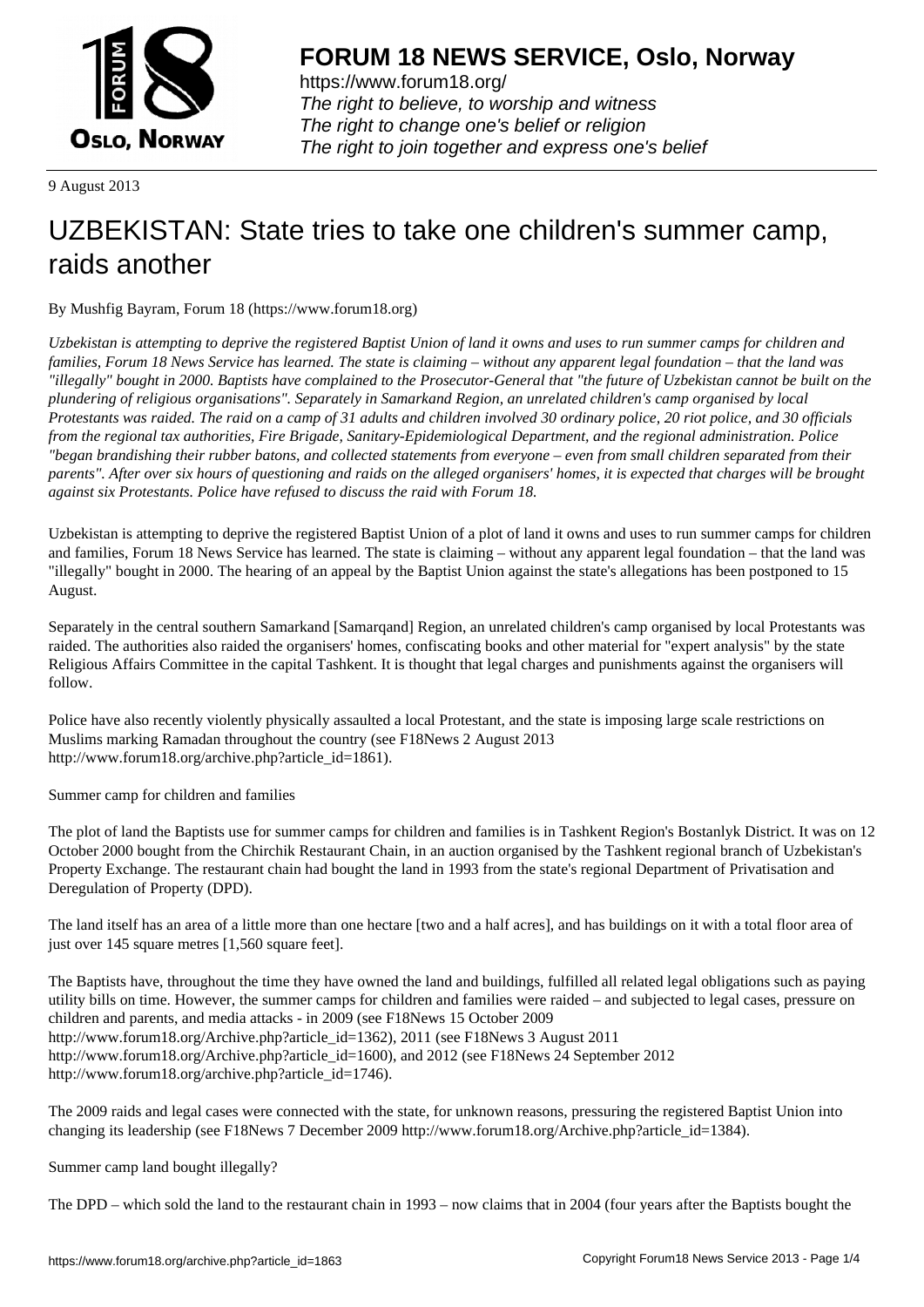On 18 June the DPD brought a legal case based on these claims to the Tashkent Economic Court, arguing that the Baptist Union must return the land to the state as the Baptists' purchase of it was illegal. The DPD's head, Jamshid Tursunov, personally brought the claim before the Court. His claim was based on the April 2006 Deregulation and Privatisation of Property Law.

Baptists, who wish to remain unnamed for fear of state reprisals, noted to Forum 18 on 5 August that:

it is unlawful to base claims on a law that entered into force six years after the alleged illegality;

no such claims or complaints were ever brought against the restaurant chain between 1993 and 2000;

the restaurant chain was given state permission to build the buildings the Baptists now use;

no documents or other evidence (eg. archaeological remains) appears to exist proving the existence of what Baptists describe as the "mythical cemetery";

even if the "mythical cemetery" exists, its existence should in law have been asserted within 20 years – i.e. by 2003 – of the original transfer of land from state ownership;

the DPD has not explained why it waited nine years until 2013 before raising the allegations;

and that the DPD's action is unlawful, as under the statute of limitations in Civil Code Article 150, such actions must be brought within three years of the land purchase  $-$  i.e. by 2003.

In short, the Baptists argue that there are very strong legal grounds to immediately dismiss the DPD's case. Judge Malika Kalandarova of Tashkent City Economic Court on 6 August postponed to 15 August the hearing of the case brought by the DPD.

Judge Kalandarova on 5 August declined to comment to Forum 18 on the case saying that "only after we make a decision we can comment." Kamoliddin Toirbekov, Deputy Head of the DPD also declined to discuss the case with Forum 18 on 5 August, referring enquiries to the DPD's lawyer Bobyr Mukaddamov.

Asked why the DPD insists on confiscating the Baptists' land, Mukaddamov on 6 August told Forum 18 that "you will see when the Court makes a decision." Asked how he justified the DPD's breach of the Constitution and published laws, he replied: "Let's wait until the end of the case. Let the Court conclude whether or not our claim is unfounded."

Other officials in Tashkent Region between 5 and 7 August refused to discuss the case with Forum 18. Similarly, Shovkat Khamdamov, Press Secretary of the Religious Affairs Committee, on 7 August refused to comment on the case.

"Uzbekistan cannot be built on the plundering of religious organisations"

The Baptists in mid-July wrote to the Prosecutor General, complaining about the DPD's actions without apparent legal foundation. They also stated that the DPD had broken the Constitution Law and other laws, including the Religion Law and the 2012 Law on the Protection of Private Property and Guarantee of the Rights of Owners. They note that "the future of Uzbekistan cannot be built on the plundering of religious organisations".

No reply has been received from the Prosecutor-General.

## Children's camp in Samarkand Region raided

cemetery, as a resort area".

On 23 July in Samarkand Region, police raided a children's camp in the village of Mironkul organised by local Protestants, a Protestant who wished to remain unnamed for fear of state reprisals told Forum 18 on 6 August. "Four full buses with 80 officials and police, 30 of whom wore police uniforms and 20 in black OMON riot police uniforms arrived." The other 30 officials were from the Samarkand regional tax authorities, Fire Brigade, Sanitary-Epidemiological Department, and the regional administration.

The raid began at 11 am in the morning and those in police uniforms "began brandishing their rubber batons, and collected statements from everyone – even from small children from their parents". After six hours of questioning, the police took all nine adults and 22 children from the camp to Mironkul Police Station for further questioning before eventually releasing them.

The officials also confiscated two laptop computers, four mobile phones, a Yamaha electric guitar, a Toshiba overhead projector, a Canon camera, one sound amplifier, one speaker, one microphone, an internet modem, four memory chips, as well as two New Testaments in Uzbek, 10 private notebooks, and four posters.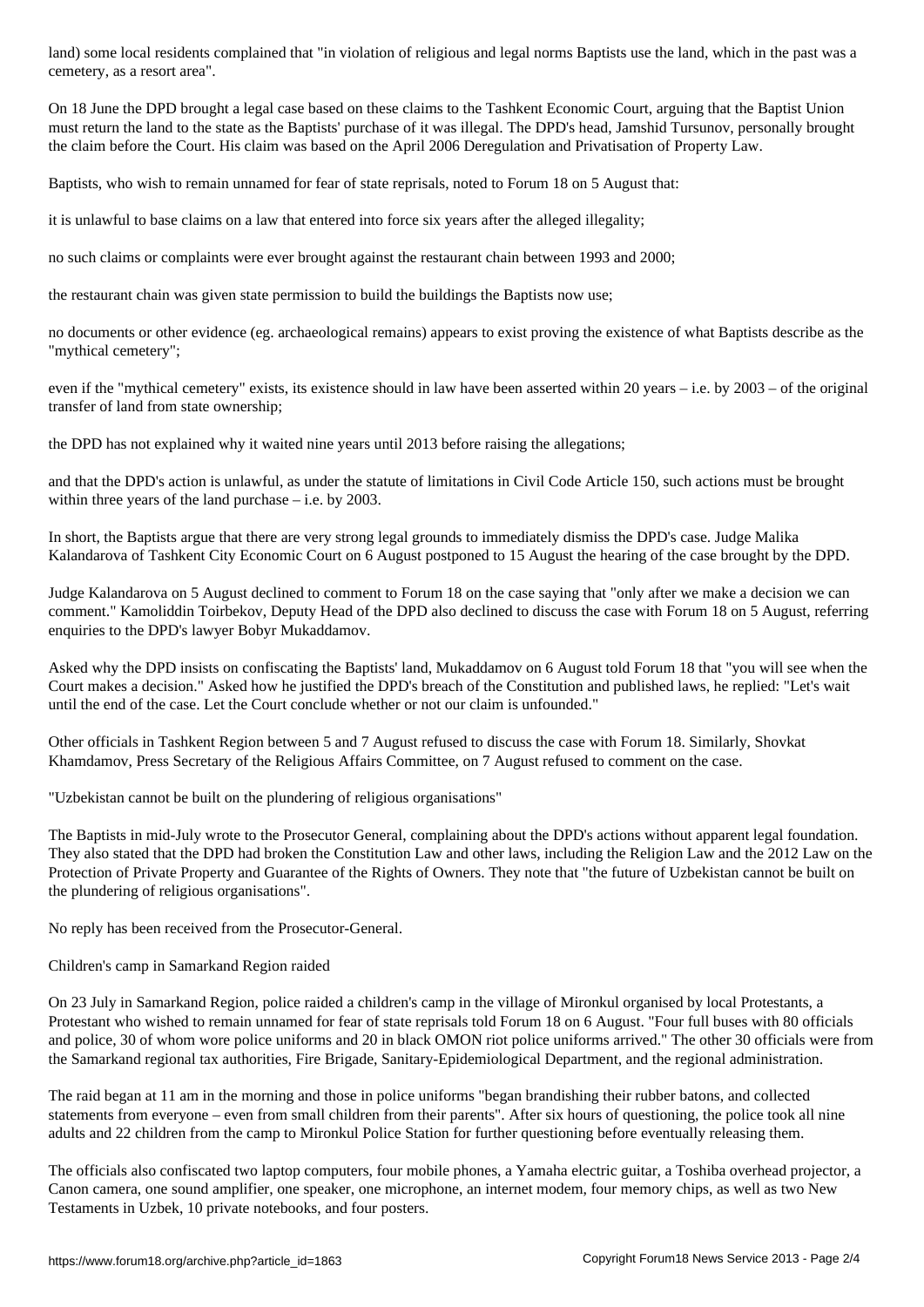Passport confiscation without informing Ukrainian Embassy

Police also took away passports of two Ukrainian citizens without informing their Embassy. The passports were taken as the two, husband and wife Aleksandr and Oksana Tarasyuk were detained at the children's camp.

"I don't understand your question"

Senior Lieutenant Gayrat Norov, the local police officer in Mironkul, on 7 August refused to discuss the case with Forum 18. Asked about the reasons of the raid, he told Forum 18 that he "cannot hear well," although Forum 18's end of the line was very clear. He then hung up the phone.

Police Captain Shaukat Zaripov from Samarkand District, to whom Senior Lieutenant Norov reports, on 7 August also refused to discuss the case with Forum 18. Asked why the police and other authorities raided and harassed the Christian campers in Mironkul, he claimed to Forum 18, "I don't understand your question." When Forum 18 repeated the question giving the details of the case, he put the phone down. Subsequent calls to him went unanswered.

Samarkand Regional Administration on 7 August referred Forum 18 to Shukhrat Kulmatov, Deputy Hokim (Head of Administration) overseeing religious issues. Isroil Jabbarov, an official from the Religious Affairs Division of the Administration on 7 August told Forum 18 Kulmatov was not available to comment, and that he also could not comment on the case. He asked Forum 18 to call the number of one of the Assistants of Kulmatov. The Assistant (who refused to give his name) on the same day also refused to comment saying that he "had not heard about the case".

Shovkat Khamdamov, Press Secretary of the Religious Affairs Committee, on 7 August refused to comment on the case.

Police search homes of camp organisers

After releasing the camp participants, police raided the private homes in Samarkand itself of the four adults the police consider to have organised the camp: Damir Hojaev, Eldor Muzapparov, Farida Hojaeva and Gulshan Kamalov.

From Hojaev's home the police confiscated two Christian books, including a personal Uzbek-language New Testament, two magazines, a laptop computer, and a copier machine.

From Muzapparov's home the police confiscated a desktop computer, 19 Christian books, including a personal Uzbek-language New Testament, 10 private notebooks, 62 leaflets with words of wisdom from the Bible, 52 CD and DVD disks of various fiction movies and video clips openly available in Uzbekistan.

From Hojaeva's home police confiscated 78 Christian books, including a personal Russian-language Bible and New Testament in Uzbek, and other books in Uzbek, Russian and English.

From Kamalov's home police confiscated a desktop computer, 18 Christian books, including a personal Russian-language Bible and 2 Uzbek-language New Testaments.

Charges and punishments to follow?

The Protestant told Forum 18 that all the confiscated materials were sent to the Uzbekistan's Religious Affairs Committee in Tashkent for "expert analysis". It is thought that charges will then be brought against the four alleged organisers and Ukrainian husband and wife the Code of Administrative Offences.

The articles local Protestants think will be used are:

- 184-2 ("Illegal production, storage, or import into Uzbekistan with a purpose to distribute or distribution of religious materials"). Punishments are a fine of between 50 and 150 times the minimum monthly wage, "with confiscation of the religious materials";

- 240 ("Violation of the Religion Law") Part 1 ("..unauthorised religious activity .. the organisation and conduct of special children's and youth meetings.."). Punishments range from fines of 50 to 100 times the minimum monthly salary to being jailed for up to 15 days;

- and 241 ("Teaching religious beliefs without specialised religious education and without permission from the central organ of a [registered] religious organisation, as well as teaching religious beliefs privately"). Punishments range from fines of 5 to 10 times the minimum monthly salary, or being jailed for up to 15 days.

It is also expected that the Ukrainian couple may be deported. The court case and punishments are expected to take place at some